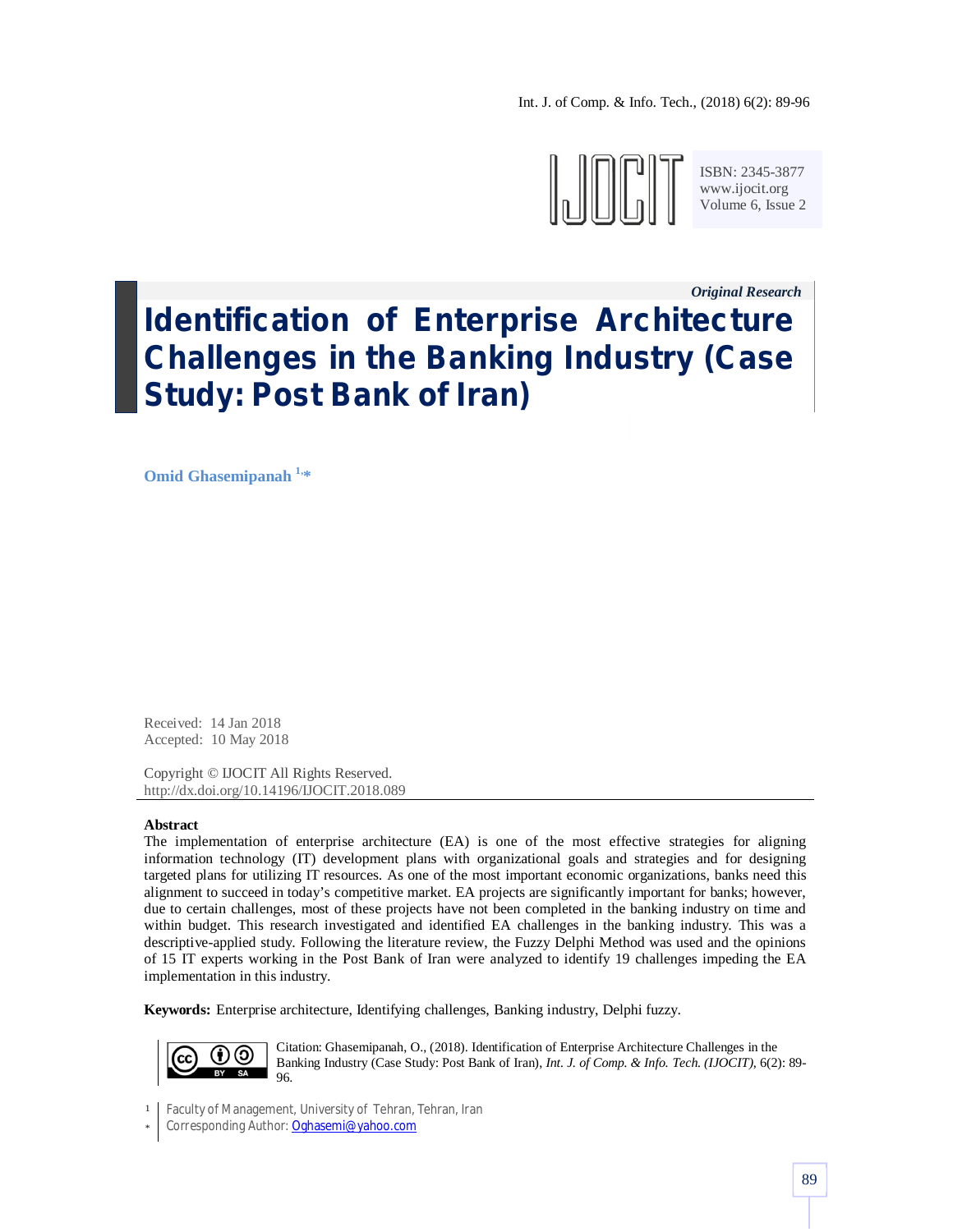# **1. Introduction**

As one of the most important economic organizations, banks need to use new technologies as well as information technology tools to succeed in today's competitive market. Due to their engagement with serious challenges and constant competitions, IT operational models have undergone various unpredictable developments in organizations. Therefore, in today's organizations, the IT operational environments are highly unstable and complicated and thus, alignment with the business has become more difficult and yet more important. Thousands of years of human experience show that "architecture" is the only way to simultaneously address complexity and change.

EA is rooted in the discussions of "Information Systems Architecture". EA is an approach used for describing various aspects and layers of an organization and can utilize standard models and techniques to describe an organization's status quo (AS-IS) as well as its desired state (TO-BE). EA also contains a special plan, called the transition plan, which guides the transformation of an organization from the status quo state to a target state. EA development provides banks with the opportunity to adopt a proper long-term approach in order to identify, categorize and prioritize their present and future IT needs and to define specific projects and to take the necessary steps in order to address these needs and to achieve desired objectives.

The importance of EA projects in providing a clear image of an organization's IT system, on the one hand, and the complexity of managerial and executive issues of such projects in the banking industry, on the other hand, prompted the author to investigate the specific problems of these projects in this industry. Unfortunately, there is no detailed statistics on the number of projects conducted in this area and their success and failure rates; however, obviously, managers and experts face various challenges in achieving desired goals and expected outcomes of EA projects.

Therefore, this study aimed to identify and investigate the problems and issues threatening the EA implementation as one of the major IT projects in the banking system. In this regard, after conducting a systematic review on research literature, major EA problems were identified, categorized and summarized to achieve a comprehensive view of the subject and finally, appropriate solutions were provided to reduce the risk of such projects. This study also identified and categorized the views and approaches of the banking industry professionals and experts towards EA

projects in order to achieve a deeper and more local understanding of the realities of these projects in Iran. In addition, the Fuzzy Delphi Method was used to analyze the criteria derived from the systematic review as well as the expert opinions.

## **2.Theoretical Background**

EA is also known as IT Master Plan or Informatics Master Plan in Iran. This plan mobilizes the ICT resources of organizations such as: infrastructures, information systems, financial resources, human resources, etc. in order to achieve organizations' goals and to support their strategies and programs. In other words, EA is a framework for explaining, coordinating and aligning all activities and elements of the organization in achieving the strategic goals of the organization. In other words, EA provides a framework for explaining, coordinating and aligning all the organizational activities and elements to achieve strategic goals. In fact, in EA the entire IT sector of an organization is re-engineered to improve business processes through utilizing IT tools [13].

Many definitions have been presented for EA. The International EA Institute defines Architecture as follows: EA involves analyzing and documenting an enterprise in its current and future states from an integrated strategy, business and technology perspective [8]. The MIT Center for Information Systems Research has provided a formal definition of EA as follows: EA includes organizing logics for business process and IT capabilities reflecting the integration and standardization requirements of the firm's operating model [12]. The EA Research Forum defines architecture as follows: EA involves the continuous practice of describing essential elements of a socio-technical organization, their interrelationships with each other and with the environment, in order to understand the complexity and management of changes [4]. The Institute For EA Developments (IFEAD) provides a full definition of EA: it is a complete expression of an enterprise; a master plan that facilitates collaboration between aspects of business planning such as goals, perspectives, strategies and management principles; aspects of business operations such as business functions and processes, organizational structures and data; aspects of automation such as information systems and databases and IT business infrastructures, such as computers, operating systems and networks [7]. The Chief Information Officers Council (CIOC) is an intergovernmental organization responsible for improving the design, modernization, application, sharing and efficiency of information resources. It has developed the FEAF framework in 1999 and defines EA as a strategic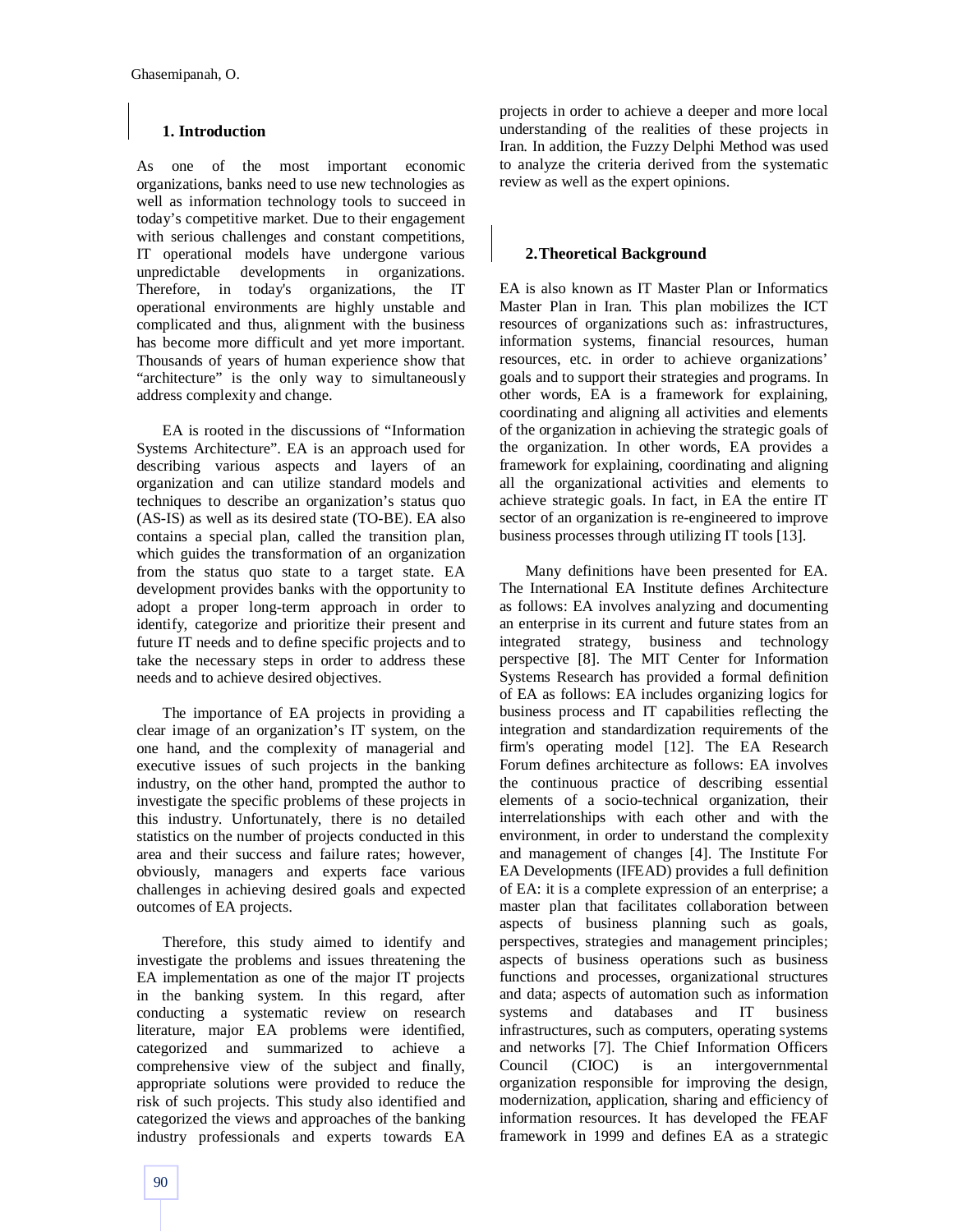information asset base, which defines the mission, business activities supporting the mission, the information and the technologies necessary to perform the mission and the transitional processes needed for implementing new technologies in response to the changing business requirements [3].

EA plans usually provide a road map for the next 3-5 years on IT development. These plans contain a portfolio of various plans, projects and activities developed and discussed in relevant areas and from different perspectives [20, 21].

Different frameworks and methodologies have been presented for EA. Zachman, TOGAF, FEAF, C4ISR and EAP are the most commonly used EA frameworks in the world. These frameworks are provided by private institutions or government departments during the evolution of EA and can be used as a guide for practical EA implementation.

Following the literature review, the Fuzzy Delphi Method and expert opinions were used to identify and categorize EA challenges in the Iranian banking industry.

## **3.Empirical Background**

Many studies have investigated EA challenges in various aspects. Some of the findings of these studies are presented in Table 1.

As shown in the table above, during 1999 to 2017, some researchers have addressed this issue and have identified and reported a number of effective criteria. This study combines previous studies and uses the Fuzzy Delphi method to summarize and analyze the above criteria with a comprehensive approach in EA projects of the Iranian banking industry.

# **4. Methodology**

The method of the present study is descriptive in terms of purpose and from the perspective of the data collection method. This was a descriptive-applied study and documentary, fuzzy Delphi and survey research methods were used to collect data. The Delphi method is both a research method and a data collection method. Delphi's traditional approach has always suffered from low expert consensus, high implementation costs and the probability of deletion of the opinions of some experts. Thus, Murray, Pipino, and Gigch (1985) integrated the traditional Delphi method and the fuzzy theory in order to eliminate the ambiguity and inconsistency of the Delphi method. The fuzzy Delphi method uses geometric mean to develop a group decision model; this will eliminate undesirable criteria and will remove the outlier values [9]. In the fuzzy Delphi method, written data are obtained from the experts and they are analyzed using fuzzy method [22].

In the present study, the following criteria were considered for selecting experts:

- Relevant knowledge and experience (At least a bachelor's degree and five years of experience in the area of Information Technology);
- Willingness to participate in the study as well as an open schedule;
- Effective communication skills.

Figure 1 displays an algorithm for the implementation of fuzzy Delphi method.

**Figure 1:** The algorithm of the implementation of fuzzy Delphi method

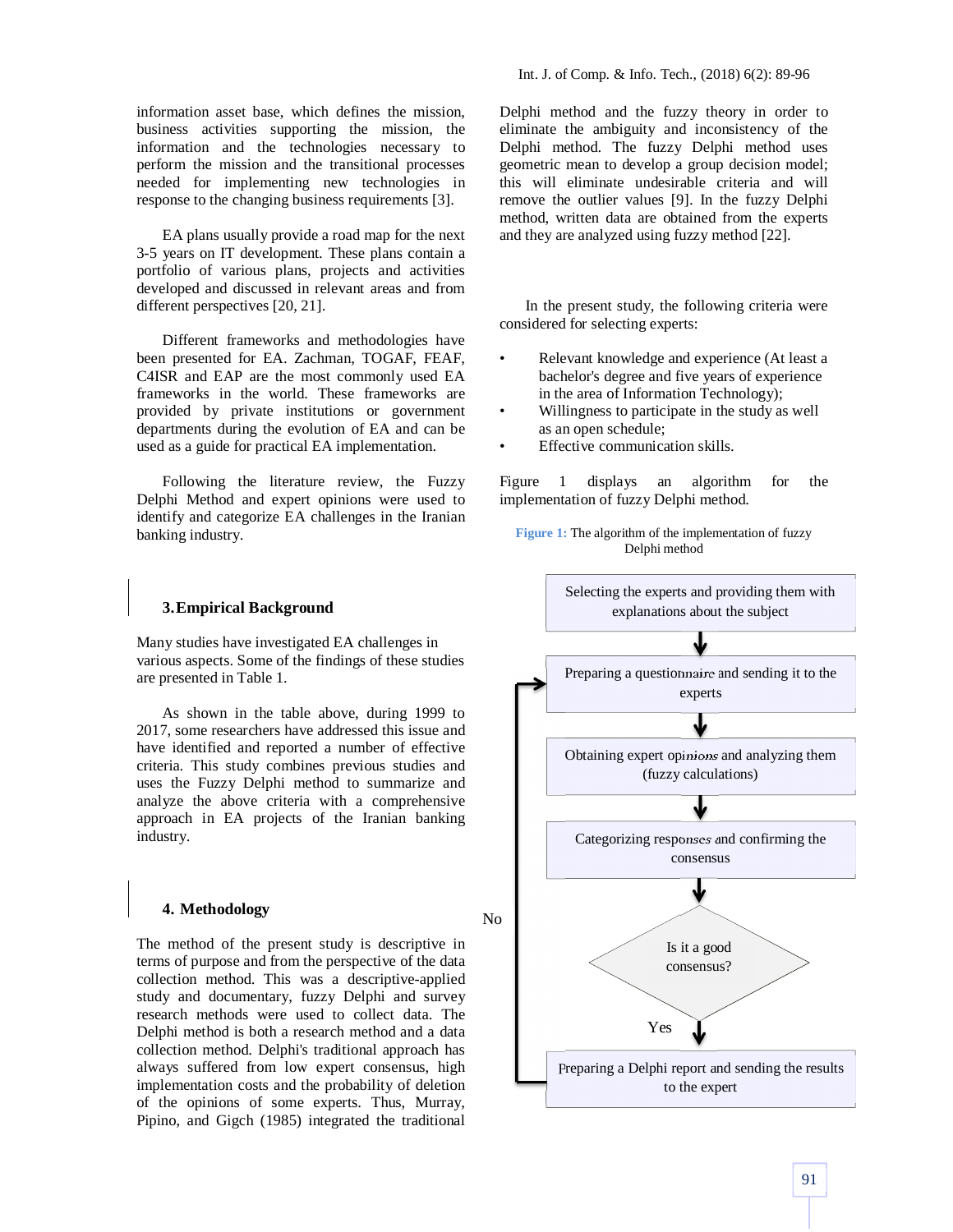| N <sub>0</sub> | <b>Title</b>                                                                                                                     | <b>Author</b>                            | <b>Table 1: Previous studies</b><br><b>Findings</b>                                                                                                                                                                                                                                                                                               | Year |
|----------------|----------------------------------------------------------------------------------------------------------------------------------|------------------------------------------|---------------------------------------------------------------------------------------------------------------------------------------------------------------------------------------------------------------------------------------------------------------------------------------------------------------------------------------------------|------|
| 1              | Enterprise architecture<br>management challenges                                                                                 | Olsen                                    | Unclear roles, unsuccessful communication,<br>low EA maturity and commitment, and<br>complicated EA tools                                                                                                                                                                                                                                         | 2017 |
| $\overline{c}$ | Enterprise architecture<br>adoption challenges                                                                                   | Olsen and<br>Trelsgard,                  | Lack of support from high organizational levels,<br>Lack of a strategic EA council, lack of scientific<br>competence at the top management level                                                                                                                                                                                                  | 2016 |
| 3              | Architecting the system<br>of systems enterprise:<br>enabling constructs and<br>methods from the field of<br>engineering Systems | Rhodes et al.                            | Lack of management commitment, multiplicity<br>of stakeholders, not sharing findings,<br>complexity, incorrect definition of architecture<br>domain and poor EA framework                                                                                                                                                                         | 2009 |
| 4              | Key issues in enterprise<br>architecture<br>implementation                                                                       | Seppanen,<br>Heikkila and<br>Liimatainen | Lack of management commitment, lack of<br>supervision, multiplicity of stakeholders, lack of<br>proper coordination, poor communication, poor<br>knowledge of requirements, not sharing<br>findings, inexperienced executive and poor EA<br>framework                                                                                             | 2009 |
| $\mathfrak s$  | Coordination and<br>governance in<br>geographically<br>distributed enterprise<br>architecting: an empirical<br>research design   | Espinosa<br>and Boh                      | Lack of management commitment, lack of<br>supervision, multiplicity of stakeholders, lack of<br>proper coordination, poor communication,<br>complexity, the size of EA projects and<br>unreliable contractors and business partners                                                                                                               | 2009 |
| 6              | Using axiomatic design<br>in the process of<br>enterprise architecting                                                           | Sharifi,<br>Moghaddam<br>and Merati      | Poor EA framework, the risk of outsourcing EA<br>projects, poor laws and procedures for selecting<br>contractors, conflicts and poor cooperation of<br>other organizational units                                                                                                                                                                 | 2008 |
| 7              | Frameworks for<br>enterprise architecture                                                                                        | Shah and<br>Kourdi                       | Lack of management commitment, poor<br>supervision, multiplicity of stakeholders, poor<br>communication, complex and changing<br>conditions, Poor EA framework, poor<br>knowledge management and proper support for<br>tools                                                                                                                      | 2007 |
| 8              | System of systems<br>engineering and<br>architecture challenges                                                                  | Meilich                                  | Complex and changing conditions, incorrect<br>definition of architecture domain and poor<br>knowledge management                                                                                                                                                                                                                                  | 2006 |
| 9              | Technical risk<br>management on<br>enterprise<br>integration projects                                                            | Lam                                      | Lack of management commitment, poor<br>supervision, multiplicity of stakeholders, lack of<br>proper coordination, poor communication, poor<br>knowledge of requirements, not sharing<br>findings, inexperienced executive, complex and<br>changing conditions, poor knowledge<br>management, organizational instability,<br>environmental changes | 2004 |
| 10             | Enterprise architecting:<br>critical problems                                                                                    | Kaisler,<br>Armour and<br>Valivullah     | Lack of management commitment, multiplicity<br>of stakeholders, not sharing findings, complex<br>and changing conditions, incorrect definition of<br>architecture domain, improper support for tools<br>and prolonged EA projects                                                                                                                 | 2004 |
| 11             | A big picture look at<br>enterprise architecture                                                                                 | Armour,<br>Kaisler and<br>Liu            | Poor supervision, lack of proper coordination,<br>poor understanding of requirements, not sharing<br>findings,, inexperienced executive, complex and<br>changing conditions, incorrect definition of<br>architecture domain, poor EA framework, lack<br>of highly skilled workforce                                                               | 1999 |

#### **Table 1:** Previous studies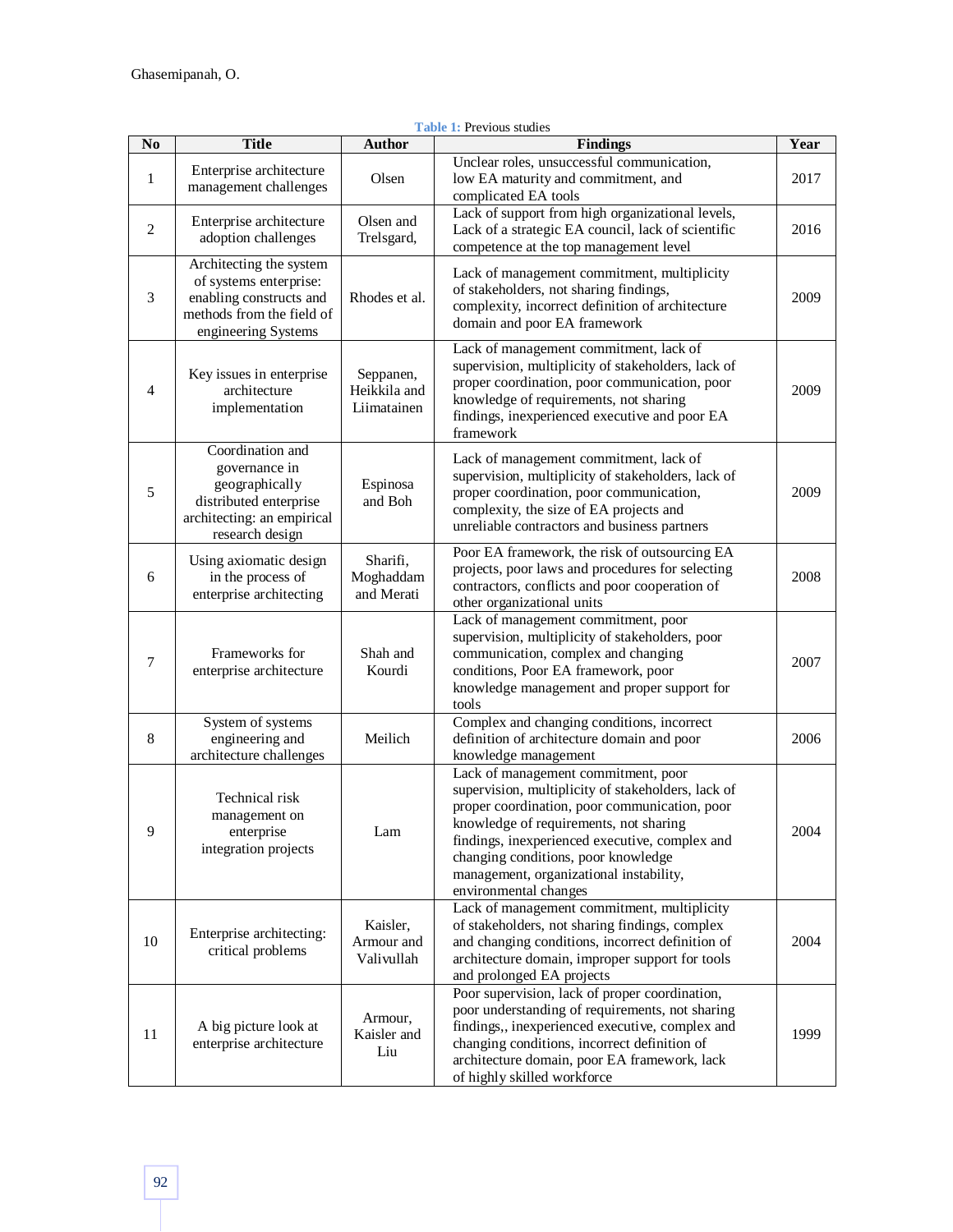This research aimed to identify and categorize the views and opinions of banking professionals and experts on the major EA projects challenges to achieve a deeper and more local understanding of the realities of these projects in the Iranian banking industry. In this regard, the opinions of 15 IT experts working in the Post Bank of Iran were collected using a questionnaire as well as a 5-point Likert scale. Most of the previous studies conducted in the area of EA problems have utilized qualitative methods; therefore, the Fuzzy Delphi method was used to obtain a comprehensive integration of the subject based on a translation of the performed qualitative studies. Previous studies were reviewed and 68 challenges were identified and finally, based on the existing overlaps, 23 challenges were identified. In this questionnaire, each expert expressed his/her opinion on the importance and intensity of each of the challenges using verbal comments (very low, low, moderate, high and very high). As shown in Table 2, the comments are defined in the form of triangular fuzzy numbers[6].

Meanwhile, the face and content validity as well as the reliability of the questionnaire have been confirmed.

**Table 2:** The triangular and discrete fuzzy numbers in the 5 point Likert scale

| <b>Verbal</b>   | <b>Triangular</b>    | <b>Discrete Fuzzy</b> |  |
|-----------------|----------------------|-----------------------|--|
| <b>Comments</b> | <b>Fuzzy Numbers</b> | <b>Numbers</b>        |  |
| Very high       | (0.75, 1, 1)         | 0.75                  |  |
| <b>High</b>     | (0.5, 0.75, 1)       | 0.5625                |  |
| Moderate        | (0.25, 0.5, 0.75)    | 0.3125                |  |
| Low             | (0, 0.25, 0.5)       | 0.0625                |  |
| <b>Very low</b> | (0, 0, 0.25)         | 0.0625                |  |

In Table 2, the discrete fuzzy numbers have been calculated using equation 1 as follows:

$$
\chi = m + \frac{\beta - \alpha}{4} \tag{1}
$$

## **5. Findings**

Different steps of fuzzy Delphi method used in this study are described below.

### **5.1. The first survey**

At this stage, a questionnaire containing 23 EA challenges was provided to the expert group members and they were asked to express their opinions on the importance and intensity of each of the challenges using verbal comments. The fuzzy mean of each component is calculated based on the data obtained from the first questionnaire and by using equations 2 and 3. These figures are presented in Table 3.

$$
(a_1^i, a_2^i, a_3^i) i = 1, 2, 3, ..., n = A_i
$$
 (2)

In the above equation, "n" represents the number of experts, and represents the opinion of the i-th expert.

$$
A_{ave} = (m_1, m_2, m_3)
$$
  
=  $(\frac{1}{n} \sum_{i=1}^n a_1^i, \frac{1}{n} \sum_{i=1}^n a_2^i, \frac{1}{n} \sum_{i=1}^n a_3^i)$  (3)

In the above equation, represents the mean of expert opinions.

**Table 3:** The mean of expert opinions in the first survey

| Σó              | Components                                                         | Triangular<br>fuzzy<br>numbers<br>$(\mathbf{m}, \mathbf{\alpha}, \mathbf{\beta})$ | Discrete<br>fuzzy<br>numbers<br>(1) |
|-----------------|--------------------------------------------------------------------|-----------------------------------------------------------------------------------|-------------------------------------|
| 1               | Unclear roles                                                      | (0.08, 0.25,<br>0.50)                                                             | 0.14                                |
| 2               | Lack of support from<br>high organizational<br>levels              | (0.63, 0.88,<br>0.98                                                              | 0.65                                |
| 3               | Low EA maturity and<br>commitment                                  | (0.45, 0.70,<br>0.90)                                                             | 0.50                                |
| 4               | Complex tools                                                      | (0.05, 0.30,<br>0.55)                                                             | 0.11                                |
| 5               | Poor communication                                                 | (0.29, 0.15,<br>0.40)                                                             | 0.35                                |
| 6               | Lack of a strategic<br>EA council                                  | (0.10, 0.18,<br>0.43)                                                             | 0.16                                |
| 7               | lack of scientific<br>competence at the top<br>management level    | (0.48, 0.73,<br>(0.88)                                                            | 0.51                                |
| 8               | Multiplicity of<br>stakeholders                                    | (0.58, 0.83,<br>0.95)                                                             | 0.61                                |
| 9               | The size of EA<br>projects                                         | (0.63, 0.93,<br>0.98)                                                             | 0.69                                |
| 10              | Poor EA framework                                                  | (0.55, 0.80,<br>0.98)                                                             | 0.59                                |
| 11              | Poor supervision                                                   | (0.55, 0.80,<br>0.95)                                                             | 0.59                                |
| 12              | Lack of proper<br>coordination                                     | (0.50, 0.75,<br>0.90)                                                             | 0.54                                |
| 13              | Poor knowledge of<br>requirements                                  | (0.55, 0.80,<br>0.95)                                                             | 0.59                                |
| 14              | conflicts and poor<br>cooperation of other<br>organizational units | (0.53, 0.78,<br>0.95)                                                             | 0.57                                |
| 15              | Unreliable contractors<br>and business partners                    | (0.53, 0.78,<br>0.95)                                                             | 0.57                                |
| $\overline{16}$ | Environmental                                                      | (0.13, 0.18,                                                                      | 0.19                                |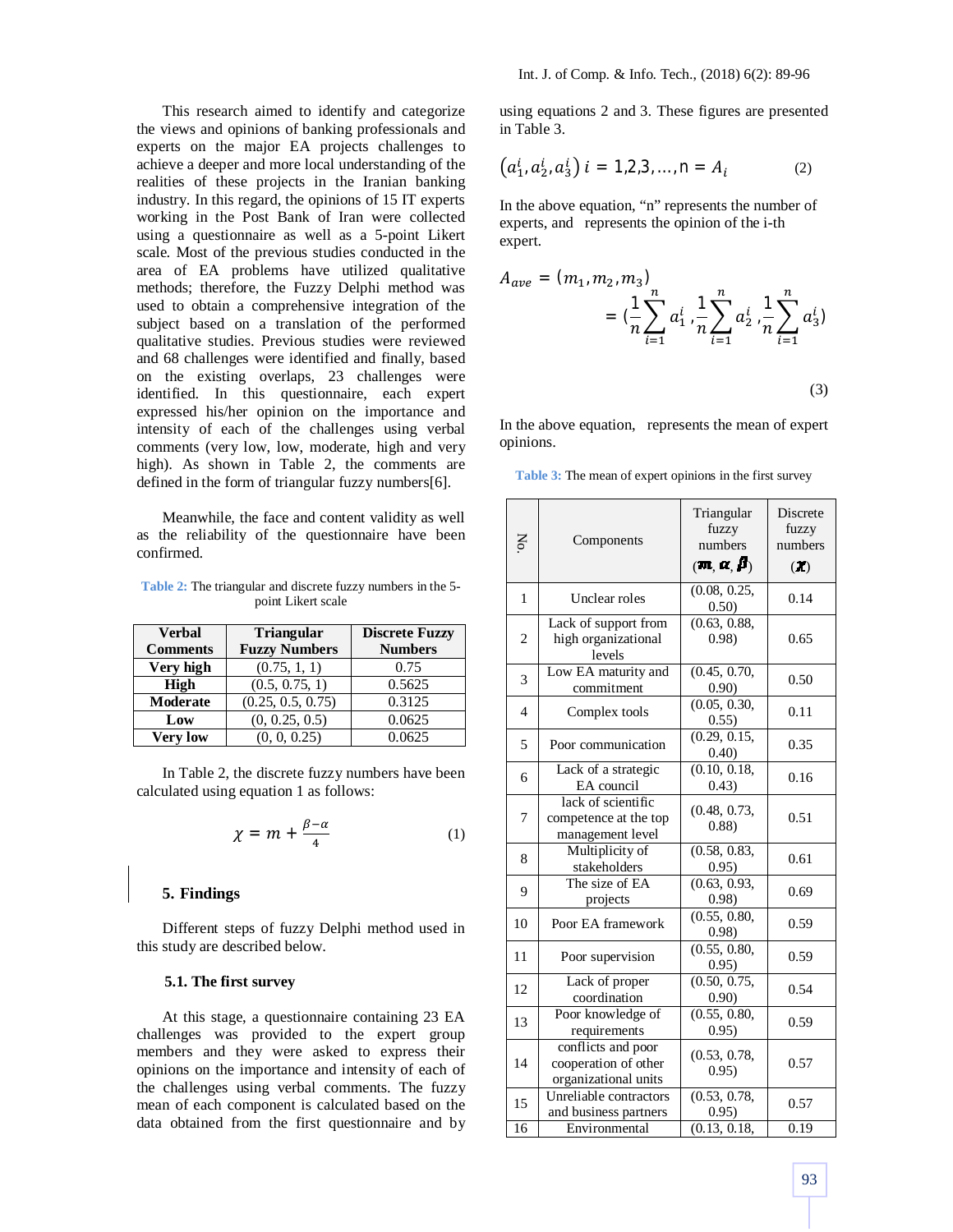Ghasemipanah, O.

|    | changes                                                  | (0.43)                 |      |
|----|----------------------------------------------------------|------------------------|------|
| 17 | Poor laws and<br>procedures for<br>selecting contractors | (0.60, 0.85,<br>0.95)  | 0.63 |
| 18 | Incorrect definition of<br>architecture domain           | (0.58, 0.83,<br>0.95)  | 0.61 |
| 19 | Prolonged EA<br>projects                                 | (0.60, 0.85,<br>0.95)  | 0.63 |
| 20 | Organizational<br>instability                            | (0.38, 0.63,<br>(0.88) | 0.44 |
| 21 | The risk of<br>outsourcing EA<br>projects                | (0.45, 0.40,<br>0.65)  | 0.51 |
| 22 | Poor knowledge<br>management                             | (0.29, 0.70,<br>0.85)  | 0.33 |
| 23 | Lack of highly skilled<br>workforce                      | (0.38, 0.63,<br>(0.88) | 0.44 |

In Table 3, the mean triangular fuzzy numbers and the mean discrete fuzzy numbers are calculated using equations 3 and 1, respectively.

## **5.2. The second survey**

According to Cheng and Lin (2002), if the difference between the two surveys is less than the lower threshold (0.1) then the survey will be stopped [2]. Therefore, in the second survey, the previous opinions of each expert and their differences with the views of other experts, along with a questionnaire were again sent to the expert group members. The results of the second survey were again analyzed using equations 1 and 3. The results are shown in Table 4. Table 4 also shows the difference between the first and second surveys.

| Table 4: The mean of expert opinions in the second survey |  |  |
|-----------------------------------------------------------|--|--|
|-----------------------------------------------------------|--|--|

| $\mathop{\mathsf{S}}$ | Components                                                   | Triangular<br>fuzzy<br>numbers<br>$(\mathbf{m}, \mathbf{\alpha}, \mathbf{\beta})$ | Discrete<br>fuzzy<br>numbers<br>$\left( X\right)$ | Differen<br>ce with<br>the first<br>survey |
|-----------------------|--------------------------------------------------------------|-----------------------------------------------------------------------------------|---------------------------------------------------|--------------------------------------------|
| 1                     | Unclear<br>roles                                             | (0.13, 0.18,<br>(0.43)                                                            | 0.19                                              | 0.05                                       |
| 2                     | Lack of<br>support from<br>high<br>organization<br>al levels | (0.70, 0.78,<br>0.93)                                                             | 0.74                                              | 0.09                                       |
| 3                     | Low EA<br>maturity and<br>commitment                         | (0.53, 0.70,<br>0.95)                                                             | 0.59                                              | 0.09                                       |
| 4                     | Complex<br>tools                                             | (0.10, 0.18,<br>(0.43)                                                            | 0.16                                              | 0.05                                       |
| 5                     | Poor<br>communicati<br>on                                    | (0.15, 0.18,<br>(0.38)                                                            | 0.30                                              | 0.05                                       |
| 6                     | Lack of a<br>strategic EA<br>council                         | (0.12, 0.18,<br>(0.38)                                                            | 0.18                                              | 0.02                                       |
| 7                     | lack of<br>scientific                                        | (0.50, 0.60,<br>0.78                                                              | 0.54                                              | 0.03                                       |

|    | competence               |              |      |      |  |
|----|--------------------------|--------------|------|------|--|
|    | at the top               |              |      |      |  |
|    | management               |              |      |      |  |
|    | level                    |              |      |      |  |
|    | Multiplicity             | (0.65, 0.75, |      |      |  |
| 8  | of                       | 0.93)        | 0.70 | 0.09 |  |
|    | stakeholders             |              |      |      |  |
| 9  | The size of              | (0.75, 0.78, | 0.78 | 0.09 |  |
|    | EA projects              | (0.88)       |      |      |  |
| 10 | Poor EA                  | (0.63, 0.73, | 0.67 | 0.08 |  |
|    | framework                | 0.92)        |      |      |  |
| 11 | Poor                     | (0.63, 0.70, | 0.68 | 0.09 |  |
|    | supervision              | 0.90)        |      |      |  |
|    | Lack of                  | (0.69, 0.78, |      |      |  |
| 12 | proper                   | 0.93)        | 0.73 | 0.19 |  |
|    | coordination             |              |      |      |  |
|    | Poor                     |              |      |      |  |
| 13 | knowledge                | (0.63, 0.70, | 0.68 | 0.09 |  |
|    | of                       | 0.90)        |      |      |  |
|    | requirements             |              |      |      |  |
|    | conflicts and            |              |      |      |  |
|    | poor                     |              |      |      |  |
| 14 | cooperation              | (0.60, 0.73, | 0.71 | 0.09 |  |
|    | of other                 | 0.95)        |      |      |  |
|    | organization<br>al units |              |      |      |  |
|    | Unreliable               |              |      |      |  |
|    | contractors              | (0.65, 0.73, |      |      |  |
| 15 | and business             | 0.95)        | 0.71 | 0.14 |  |
|    | partners                 |              |      |      |  |
|    | Environment              | (0.15, 0.21, |      |      |  |
| 16 | al changes               | (0.44)       | 0.21 | 0.02 |  |
|    | Poor laws                |              |      |      |  |
|    | and                      |              |      |      |  |
| 17 | procedures               | (0.78, 0.83, | 0.81 | 0.18 |  |
|    | for selecting            | 0.95)        |      |      |  |
|    | contractors              |              |      |      |  |
|    | Incorrect                |              |      |      |  |
| 18 | definition of            | (0.65, 0.73, | 0.69 | 0.08 |  |
|    | architecture             | (0.88)       |      |      |  |
|    | domain                   |              |      |      |  |
| 19 | Prolonged                | (0.65, 0.73, | 0.69 | 0.08 |  |
|    | EA projects              | (0.88)       |      |      |  |
| 20 | Organization             | (0.43, 0.60, | 0.49 | 0.05 |  |
|    | al instability           | 0.85)        |      |      |  |
| 21 | The risk of              | (0.53, 0.65, |      |      |  |
|    | outsourcing              | 0.85)        | 0.58 | 0.07 |  |
|    | EA projects<br>Poor      |              |      |      |  |
| 22 | knowledge                | (0.83, 0.88, | 0.86 | 0.53 |  |
|    | management               | 1.0)         |      |      |  |
|    | Lack of                  |              |      |      |  |
| 23 | highly                   | (0.43, 0.65, |      |      |  |
|    | skilled                  | 0.85)        | 0.49 | 0.05 |  |
|    | workforce                |              |      |      |  |
|    |                          |              |      |      |  |

As Table 4 shows, the experts have reached consensus on most of the studied criteria and the differences between the first and second surveys are less than the lower threshold (0.1) in these criteria. Therefore, these criteria are selected as effective criteria and the survey will continue only for criteria 12, 15, 17 and 22. In addition, in the first and second surveys, the scores of criteria 1, 4, 6 and 16 were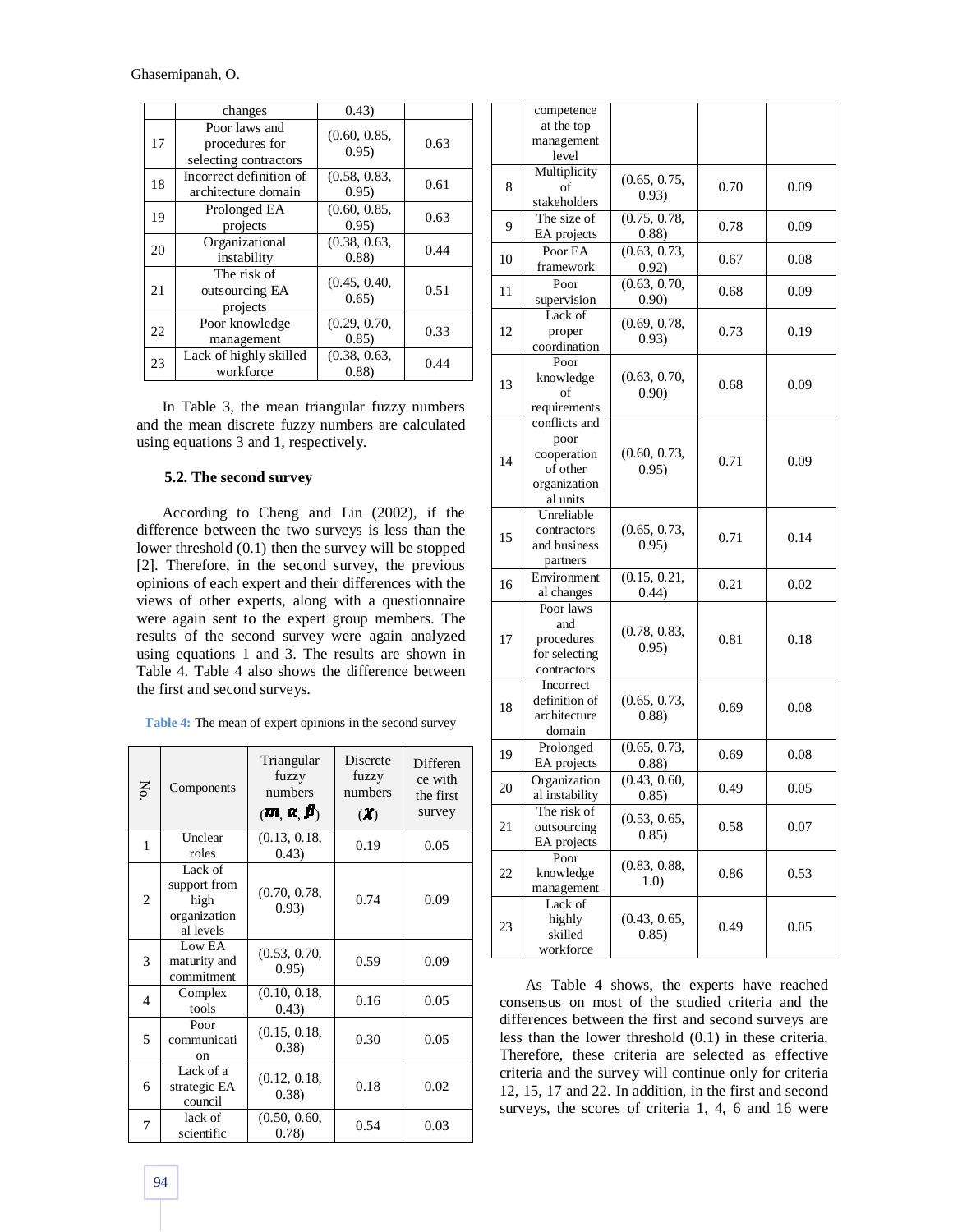below the moderate range (low and very low); thus, they were removed from the survey.

## **5.3. The third survey**

In the third survey, a questionnaire containing criteria 12, 15, 17 and 22 was designed and it was again sent to the expert group members, along with the previous opinions of each expert and their differences with the views of other experts. The fuzzy analysis of the results of this step is presented in Table 5.

| Table 5: The mean of expert opinions in the third survey |  |  |  |
|----------------------------------------------------------|--|--|--|
|                                                          |  |  |  |

| N <sub>O</sub> | Components                                                     | Triangula<br>r fuzzy<br>numbers<br>$\langle \mathbf{m}, \mathbf{\alpha}, \mathbf{\beta} \rangle$ | Discrete<br>fuzzy<br>number<br>S<br>(1) | Differenc<br>e with the<br>first<br>survey |
|----------------|----------------------------------------------------------------|--------------------------------------------------------------------------------------------------|-----------------------------------------|--------------------------------------------|
| 12             | Lack of<br>proper<br>coordination                              | (0.63,<br>0.88, 1.08                                                                             | 0.68                                    | 0.06                                       |
| 15             | Unreliable<br>contractors<br>and business<br>partners          | (0.55,<br>0.80, 1.08                                                                             | 0.62                                    | 0.09                                       |
| 17             | Poor laws<br>and<br>procedures<br>for selecting<br>contractors | (0.69,<br>0.95, 1.10                                                                             | 0.73                                    | 0.07                                       |
| 22             | Poor<br>knowledge<br>managemen                                 | (0.73,<br>0.98, 1.10                                                                             | 0.77                                    | 0.09                                       |

As Table 5 shows, the differences between the second and third surveys are less than the lower threshold (0.1) in these criteria; therefore, the survey process is stopped at this stage. Finally, among all the 23 EA challenges, criteria 1, 4, 6 and 16 were eliminated and 19 challenges were identified as the major EA challenges in the Iranian banking industry.

#### **6. Conclusion**

This study aimed to identify EA challenges in the banking industry. Following the literature review, the Fuzzy Delphi Method was used and the opinions of 15 IT experts working in the Post Bank of Iran were analyzed to identify 19 challenges impeding the EA implementation in this industry. The findings showed that "lack of support from high organizational levels", "the size of EA projects" and "poor knowledge management" were the major EA challenges in the banking industry. Reviewing the research literature shows that this research has been the most serious scientific effort made for

identification of EA challenges in the banking industry. This research can pave the ground for future studies and can help researchers develop specific frameworks for the successful implementation of EA projects in the banking industry. It can also help banks identify these challenges and take effective actions for the implementation of EA projects, aligning IT plans with organizational strategies and for designing targeted plans for utilizing information technology resources.

#### **References**

- [1] Armour F., Kaisler S., Liu S. (1999). A big-picture look at enterprise architectures. *IT Professional* 1999a; 1(1): 35-42.
- [2] Cheng, C.H. and Lin, Y. (2002). Evaluating the best main battle tank using fuzzy decision theory with linguistic criteria evaluation. *European Journal of Operational Research*, 142 (1): 174-186.
- [3] Chief Information Officer Council (CIOC). (2001). A Practical Guide to Federal Enterprise Architecture, version1.0, U.S.
- [4] Enterprise Architecture Research Forum (EARF) Available at [http://hufee.meraka.org.za/hufeesite/collaborations/earf

], last Retrieved 21-05-2017.

- [5] Espinosa J. A., Boh W.F. (2009). Coordination and governance in geographically distributed enterprise architecting: An empirical research design. 42nd Annual Hawaii International Conference on System Sciences (HICCS '09); Hawaii,USA.
- [6] Habibi, A, Izadiyar, S, and Sarafrazi, A. (2014). "Fuzzy Multiple Criteria Decision Making," *Gilan Inscription Publishing, Gilan (in Persian).*
- [7] Institute for Enterprise Architecture Developments (IEAD), available at [http://www.enterorisearchitecture.info], last Retrieved 21-05-2017.
- [8] International Enterprise Architecture Institute (IEAI) available at [http://www.internationaleainstitute.org/eaterms-definitions], last Retrieved 21-05-2017.
- [9] Jafari, N and Montazer, G (2008). "Using Fuzzy Delphi Method to Determine Financial Policies of the Country", *Journal of Economic Research*, Vol. 8, No. 1, Pages 113-91 (in Persian).
- [10] Kaisler S., Armour F., Valivullah M.(2004).Enterprise architecting: Critical problems, 38th Annual Hawaii International Conference on System Sciences (HICSS '05); Hawaii, USA.
- [11] Lam W.(2004) Technical risk management on enterprise integration projects. *Communications of the Association for Information Systems*; 13: 290-315.
- [12] Meilich A.(2006) System of systems (SoS) engineering & architecture challenges in a net centric environment, System of Systems Engineering, IEEE/SMC International Conference on; pp. 1-5.
- [13] Nikaravan Shalmani, A, and Ahmadi, M. (2015). "Enterprise Information Technology and Software Systems", *Naghoos Press*, Tehran (in Persian).
- [14] Olsen, D.H. (2017). Enterprise Architecture management challenges in the Norwegian health sector, *Procedia Computer Science* 121 637–645.